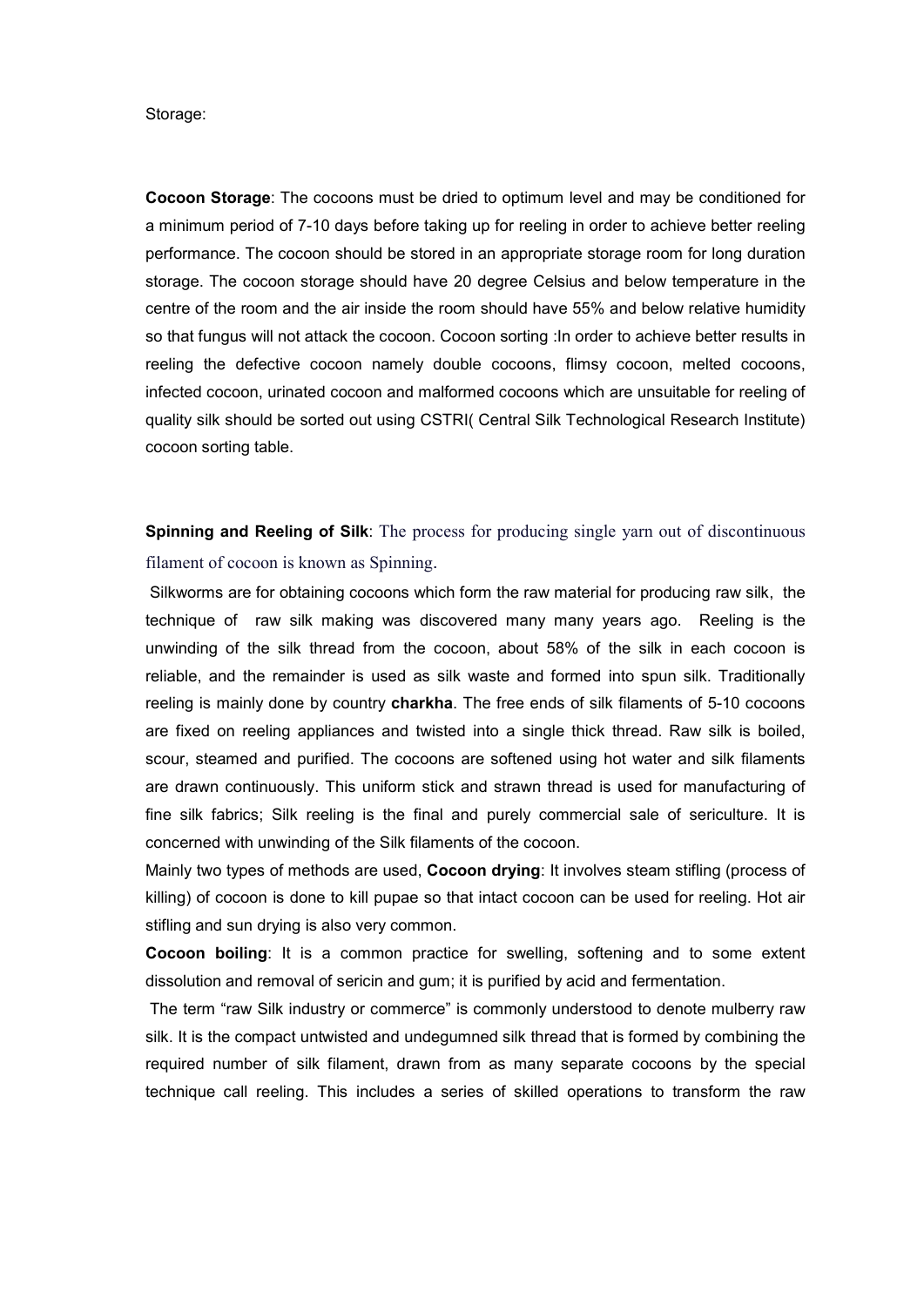material (cocoon) into a fine continuous silk filament of great length, unlike other aspects of sericulture reeling needs constant attention and care. Since, the process of releasing the cocoon filaments breaks continuously and the reeler must properly attach fresh filaments to make a continuous filament if not, the reeled silk results in the abrupt occurrence of thin lengths. The building in which cocoons are reeled for production of raw silk is called **filature**. It is carried with sophisticated automatic machines to ensure production of raw Silk of desired qualities. The importance of reeling industry was well established long ago. And the demand is increasing day by day. It is linked with the agricultural sector and industrial sector has good scope for solving unemployment directly and self-employment indirectly.

## **Spinning and reeling of Eri**

Eri cocoons are spun since they are opening mouthed and not composed of continuous filament. Eri cocoons spinning are simple and the cocoons are spun using 'Takli' in almost all the production areas, however the spinning activities are largely concentrated in Palasbari, Bijoynagar, Goalpara, Kokrajhar and Udalguri. Of late, the Department of Sericulture, Govt. of Assam and Central Silk Board, Govt. of India intensified the Eri spinning activities after popularisation of the latest interventions. i.e. CSTRI spinning wheel and Ambar Charkha spinning wheel. The large quantities of the Silk yarn produced in the state is utilised within the production state and a small quantity of Eri yarn is sold outside the state. 'Takli' , the age-old device for Eri spinning, is still in vogue. About 57% of spinners are engaged in spinning yarn on 'Takli' and there is demand for such yarn or products in domestic as well as international markets. For increasing the productivity of 'Takli' type yarn, an improved Flier spindle type-spinning machine has been developed by Hindustan Machineries, Bhagalpur which is being evaluated for final recommendation. This machine can be used to meet the demand of 'Takli' type yarn suited for weft. The machine also can be used for wet spinning to produce yarn suited for warp purposes. The productivity of this device is 60-100 gm per day as compared to 40 gm per day on Takli.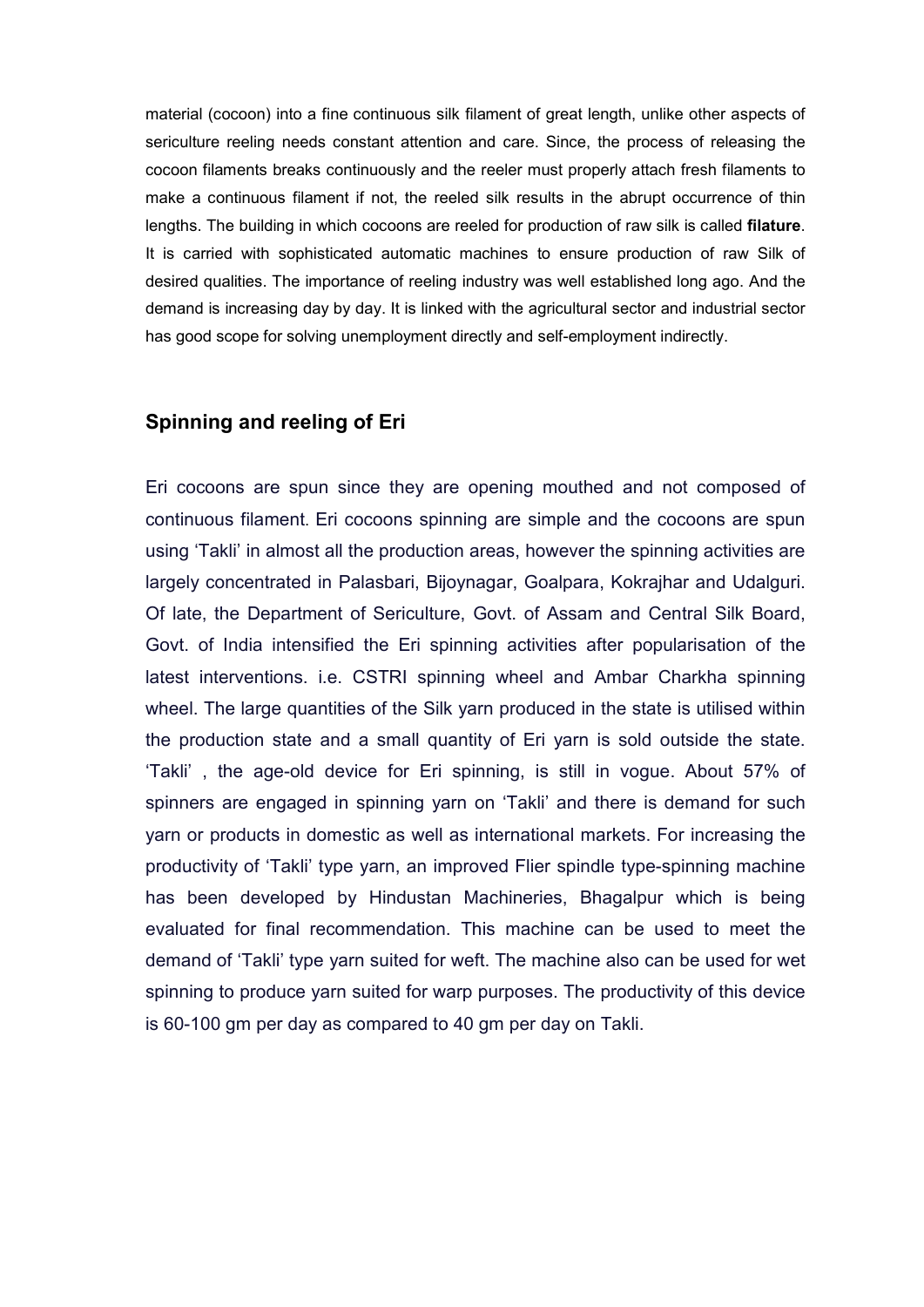## **Spinning & Reeling of Muga Silk**

The larvae after maturation crawl down the tree at dusk, which are then handpicked and placed in "Jali" (cocoonage) for spinning of cocoons. For continuation of generations 5% seeds cocoons are selected and kept in the grainage hall for emergence of moth and production of eggs. Rest 95% of good cocoons are stifled for reeling purposes. Normally 1kg of raw silk can be obtained from 4500-6000 cocoons depending upon the quality, compactness and weight of the shell.

Extraction of silk filament from cocoons by employing a set of processes is known as silk reeling. Muga silk is generally reeled by traditional 'Bhir' reeling process. In recent years, pedal driven reeling machines (RMRS type, Choudhury type) and motor driven machines (CSTRI reeling cum twisting machine) are also practiced in some areas.

The bulk of the cocoon used for reeling is obtained from the "katia" (autumn) crop. The leaves at this time are quite suitable, the seasonal temperature wasps and flies etc. are much less and cocoons produced are comparatively richer in silk. The "jura" (winter) crop is raised for producing seed cocoons only. During the winter the worms take more than one month to spin cocoons, which are also very poor in silk content. The "jethua" (spring) crop is also important crop. The golden colour of the silk from cocoons of this crop is higher than the "aherua" and "bhodia" crop. The "aherua" (summer) and "bhodia" (late summer) crop are raised mainly for seed cocoons.

Generally, the muga reeling is done by the rearers themselves. Boiling and reeling is carried out by all classes of people in a corner of the household. But there is a large section of people, for whom muga reeling is a good trade. In some places of Assam, muga reeling is done extensively as a profession. All the cocoons produced are converted into silk-yarn and fabric within the state of Assam.

In case of Muga reeling about 56% production is done on "Bhir '', the traditional age-old device and remaining 44% is coming from CSTRI motorized cum peddle